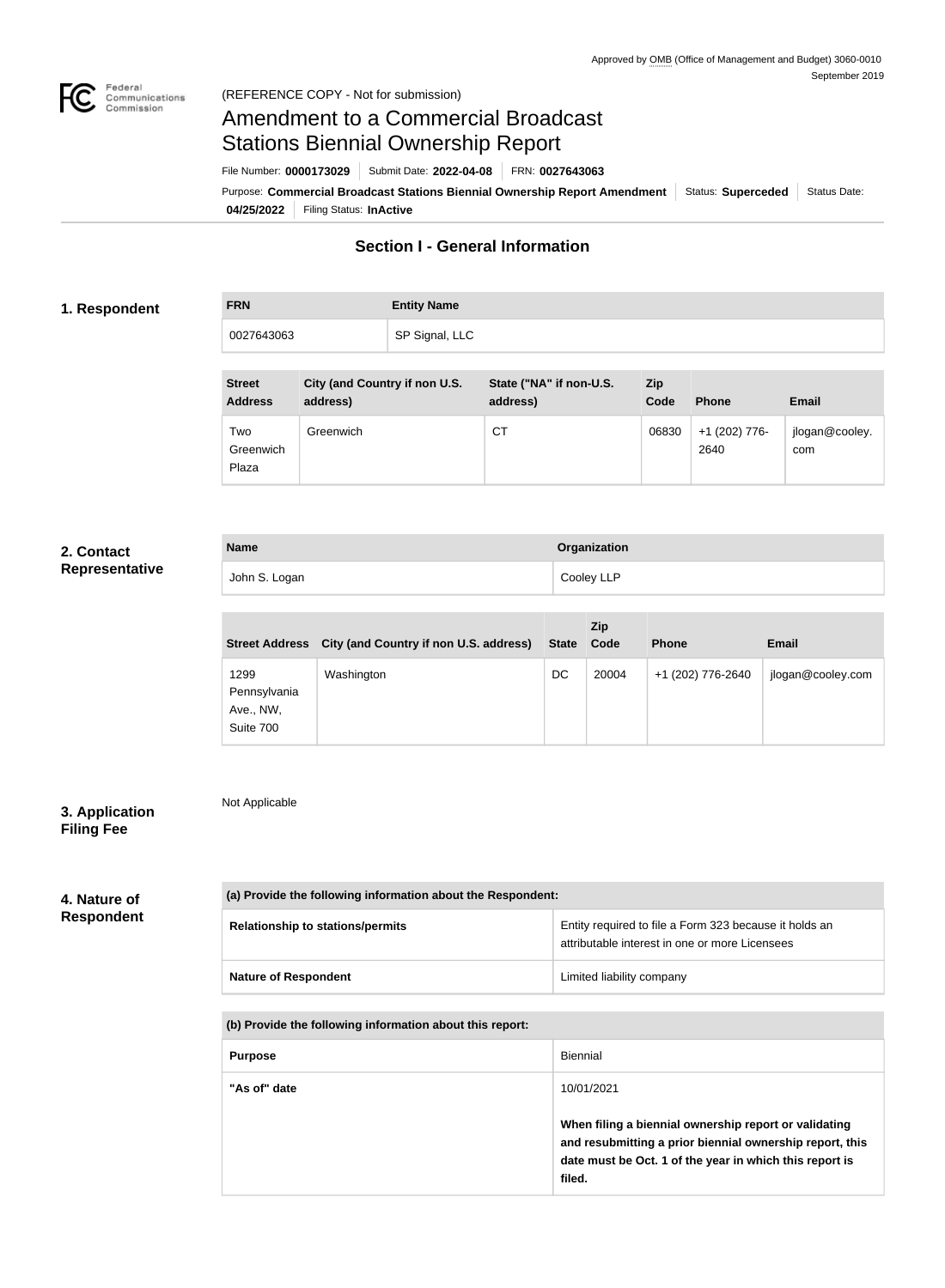## **5. Licensee(s) and Station(s)**

#### **Respondent is filing this report to cover the following Licensee(s) and station(s):**

| Licensee/Permittee Name       | <b>FRN</b> |
|-------------------------------|------------|
| Radio License Holding SRC LLC | 0023756331 |

| Fac. ID No. | <b>Call Sign</b> | <b>City</b>                | <b>State</b> | <b>Service</b> |
|-------------|------------------|----------------------------|--------------|----------------|
| 3142        | <b>WRRM</b>      | <b>CINCINNATI</b>          | OH           | <b>FM</b>      |
| 6809        | <b>WNNX</b>      | <b>COLLEGE PARK</b>        | GA           | <b>FM</b>      |
| 10143       | <b>WFTK</b>      | <b>LEBANON</b>             | OH           | <b>FM</b>      |
| 14484       | <b>KSAN</b>      | <b>SAN MATEO</b>           | CA           | <b>FM</b>      |
| 27299       | KLIF-FM          | <b>HALTOM CITY</b>         | <b>TX</b>    | <b>FM</b>      |
| 28609       | <b>WJJK</b>      | <b>NOBLESVILLE</b>         | IN           | <b>FM</b>      |
| 35208       | <b>KNBR</b>      | <b>SAN FRANCISCO</b>       | CA           | AM             |
| 35524       | <b>KRBE</b>      | <b>HOUSTON</b>             | <b>TX</b>    | <b>FM</b>      |
| 47143       | <b>WNTR</b>      | <b>INDIANAPOLIS</b>        | IN           | <b>FM</b>      |
| 47144       | <b>WZPL</b>      | <b>GREENFIELD</b>          | IN           | <b>FM</b>      |
| 51188       | <b>KTCT</b>      | <b>SAN MATEO</b>           | CA           | AM             |
| 54622       | <b>WFMS</b>      | <b>FISHERS</b>             | IN           | <b>FM</b>      |
| 55351       | <b>WSOX</b>      | <b>RED LION</b>            | PA           | <b>FM</b>      |
| 55352       | <b>WGLD</b>      | <b>MANCHESTER TOWNSHIP</b> | PA           | AM             |
| 59593       | <b>WNNF</b>      | <b>CINCINNATI</b>          | OH           | <b>FM</b>      |
| 71438       | <b>WNDX</b>      | LAWRENCE                   | ${\sf IN}$   | <b>FM</b>      |
| 73345       | <b>WWWQ</b>      | <b>ATLANTA</b>             | GA           | <b>FM</b>      |
| 73979       | <b>WSBA</b>      | <b>YORK</b>                | PA           | AM             |
| 73980       | WARM-FM          | <b>YORK</b>                | PA           | <b>FM</b>      |

## **Licensee/Permittee Name FRN**

| Licensee/Permittee Name | FRN        |
|-------------------------|------------|
| KPLX Lico LLC           | 0027593599 |

| Fac. ID No. | <b>Call Sign</b> | <b>City</b>       | <b>State</b>    | Service |
|-------------|------------------|-------------------|-----------------|---------|
| 54675       | <b>KPLX</b>      | <b>FORT WORTH</b> | <b>TV</b><br>≀∧ | FM      |

| Licensee/Permittee Name      | <b>FRN</b> |
|------------------------------|------------|
| <b>Cumulus Licensing LLC</b> | 0002834810 |

| Fac. ID No. | <b>Call Sign</b> | City     | <b>State</b> | <b>Service</b> |
|-------------|------------------|----------|--------------|----------------|
| 1304        | KRMD-FM          | OIL CITY | LA           | <b>FM</b>      |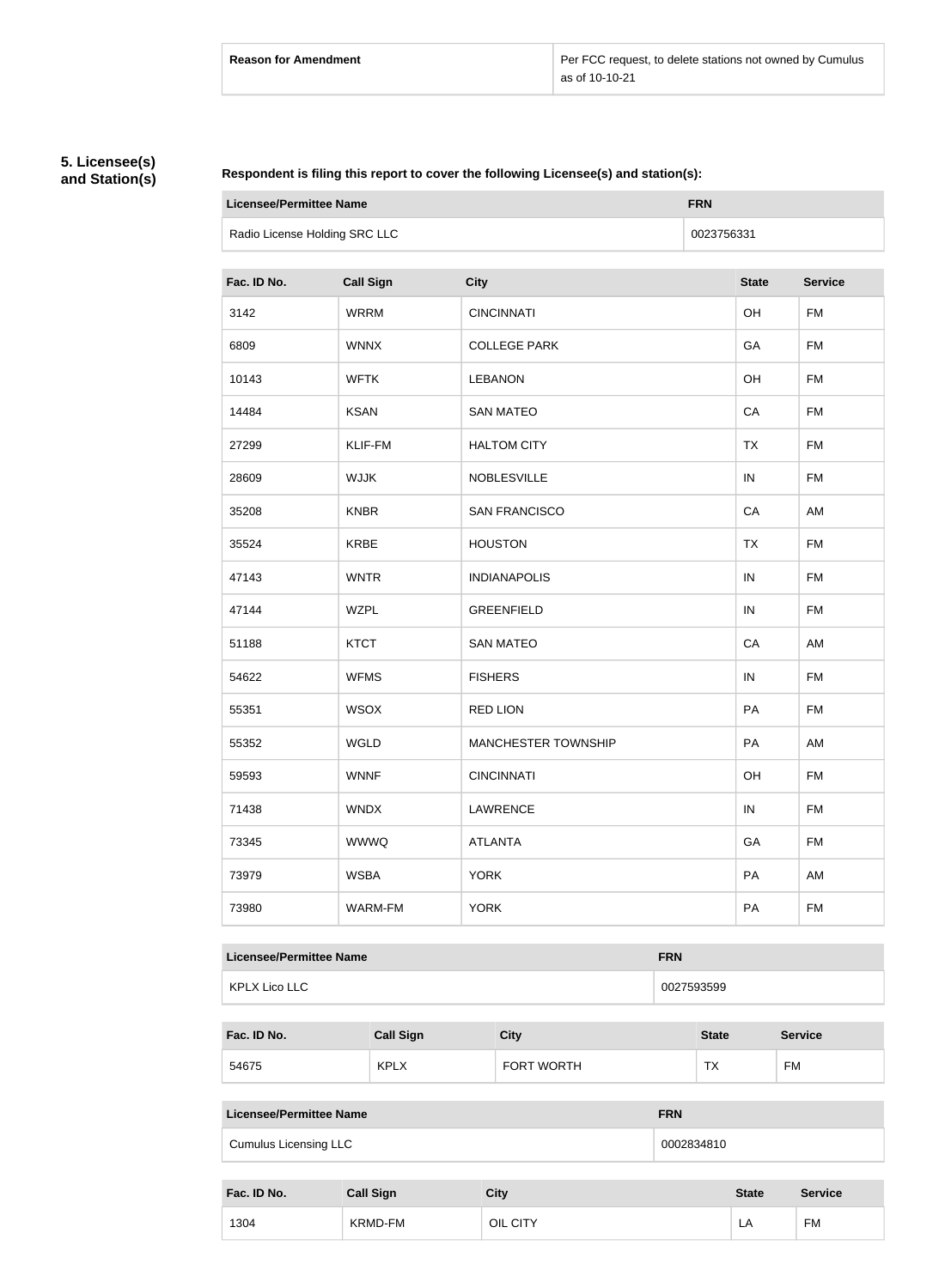| 2540  | WBLX-FM        | <b>MOBILE</b>        | AL                           | <b>FM</b> |
|-------|----------------|----------------------|------------------------------|-----------|
| 2541  | <b>WXQW</b>    | <b>FAIRHOPE</b>      | AL                           | AM        |
| 3083  | <b>WZYP</b>    | <b>ATHENS</b>        | <b>AL</b>                    | FM        |
| 3084  | <b>WVNN</b>    | <b>ATHENS</b>        | <b>AL</b>                    | AM        |
| 5876  | <b>WJBC</b>    | <b>BLOOMINGTON</b>   | IL                           | AM        |
| 6385  | KCMO-FM        | SHAWNEE              | KS                           | FM        |
| 6653  | <b>WLLF</b>    | <b>MERCER</b>        | PA                           | <b>FM</b> |
| 6664  | <b>WSMS</b>    | <b>ARTESIA</b>       | <b>MS</b>                    | FM        |
| 7745  | KBBY-FM        | <b>VENTURA</b>       | CA                           | FM        |
| 7989  | <b>KEHK</b>    | <b>BROWNSVILLE</b>   | <b>OR</b>                    | <b>FM</b> |
| 8582  | <b>WQSM</b>    | <b>FAYETTEVILLE</b>  | NC                           | <b>FM</b> |
| 8583  | <b>WFNC</b>    | <b>FAYETTEVILLE</b>  | <b>NC</b>                    | AM        |
| 8584  | <b>WMNX</b>    | <b>WILMINGTON</b>    | NC                           | FM        |
| 8680  | WDLT-FM        | SARALAND             | <b>AL</b>                    | <b>FM</b> |
| 8853  | <b>KRUZ</b>    | <b>SANTA BARBARA</b> | CA                           | <b>FM</b> |
| 9029  | <b>KQLK</b>    | DE RIDDER            | LA                           | <b>FM</b> |
| 10329 | <b>KVYB</b>    | <b>OAK VIEW</b>      | CA                           | <b>FM</b> |
| 11652 | <b>WYMB</b>    | <b>MANNING</b>       | SC                           | AM        |
| 11673 | <b>WLTO</b>    | NICHOLASVILLE        | KY                           | <b>FM</b> |
| 12316 | <b>WMSP</b>    | <b>MONTGOMERY</b>    | AL                           | AM        |
| 12318 | <b>WLWI-FM</b> | <b>MONTGOMERY</b>    | <b>AL</b>                    | <b>FM</b> |
| 12322 | <b>WMXS</b>    | <b>MONTGOMERY</b>    | <b>AL</b>                    | <b>FM</b> |
| 12429 | <b>KPLA</b>    | <b>COLUMBIA</b>      | <b>MO</b>                    | <b>FM</b> |
| 13667 | <b>WBBW</b>    | YOUNGSTOWN           | OH                           | AM        |
| 13670 | <b>WHOT-FM</b> | YOUNGSTOWN           | OH                           | <b>FM</b> |
| 14380 | <b>WNBM</b>    | <b>BRONXVILLE</b>    | <b>NY</b>                    | <b>FM</b> |
| 14381 | <b>WFAS</b>    | <b>WHITE PLAINS</b>  | <b>NY</b>                    | AM        |
| 16569 | KQSM-FM        | <b>FAYETTEVILLE</b>  | <b>AR</b>                    | <b>FM</b> |
| 16571 | <b>KKEG</b>    | <b>BENTONVILLE</b>   | <b>AR</b>                    | <b>FM</b> |
| 16573 | <b>KFAY</b>    | <b>FARMINGTON</b>    | <b>AR</b>                    | AM        |
| 17016 | <b>KXZZ</b>    | <b>LAKE CHARLES</b>  | LA                           | AM        |
| 17019 | KBIU           | <b>LAKE CHARLES</b>  | LA                           | <b>FM</b> |
| 17479 | <b>WXFX</b>    | <b>PRATTVILLE</b>    | AL                           | <b>FM</b> |
| 17484 | <b>WAYS</b>    | <b>CONWAY</b>        | $\operatorname{\textsf{SC}}$ | AM        |
| 18406 | <b>KWYE</b>    | <b>FRESNO</b>        | ${\sf CA}$                   | <b>FM</b> |
| 18409 | <b>KMGV</b>    | <b>FRESNO</b>        | ${\sf CA}$                   | <b>FM</b> |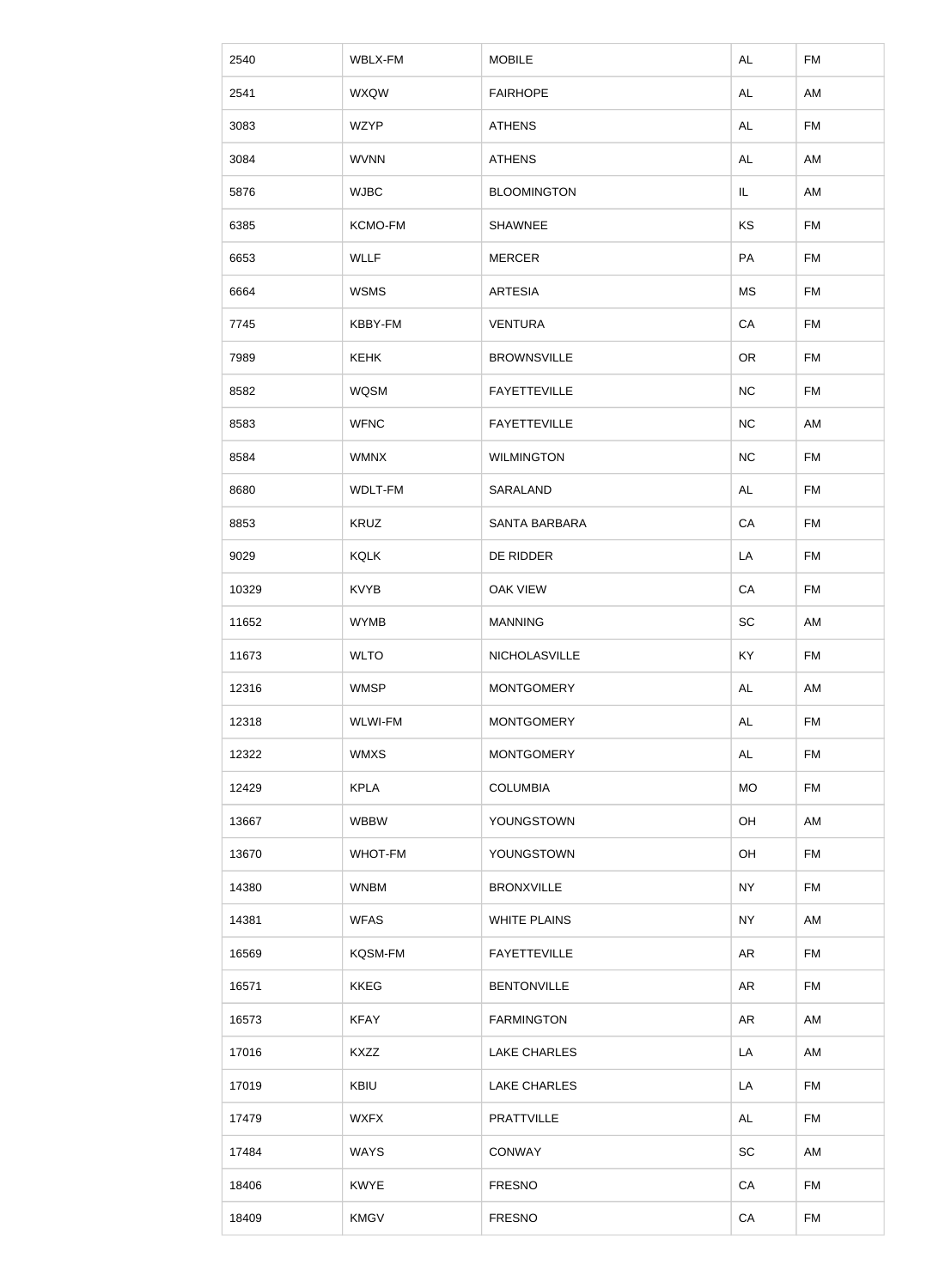| 19211 | <b>WJEZ</b> | <b>DWIGHT</b>        | IL         | <b>FM</b> |
|-------|-------------|----------------------|------------|-----------|
| 22048 | <b>WYNN</b> | <b>FLORENCE</b>      | SC         | AM        |
| 22264 | <b>WHRP</b> | <b>GURLEY</b>        | <b>AL</b>  | <b>FM</b> |
| 22673 | <b>WKKO</b> | <b>TOLEDO</b>        | OH         | <b>FM</b> |
| 22676 | <b>WRQN</b> | <b>BOWLING GREEN</b> | OH         | <b>FM</b> |
| 23437 | WWIZ        | WEST MIDDLESEX       | PA         | <b>FM</b> |
| 23869 | <b>KNSH</b> | <b>FORT SMITH</b>    | <b>AR</b>  | <b>FM</b> |
| 25119 | <b>WDUZ</b> | <b>GREEN BAY</b>     | WI         | AM        |
| 25121 | <b>WQLH</b> | <b>GREEN BAY</b>     | WI         | <b>FM</b> |
| 25385 | WVNN-FM     | <b>TRINITY</b>       | <b>AL</b>  | <b>FM</b> |
| 25998 | WKXS-FM     | LELAND               | NC         | <b>FM</b> |
| 25999 | <b>WAAV</b> | LELAND               | <b>NC</b>  | AM        |
| 26327 | <b>WBZF</b> | <b>HARTSVILLE</b>    | SC         | <b>FM</b> |
| 26923 | KMJ         | <b>FRESNO</b>        | CA         | AM        |
| 26933 | KMJ-FM      | <b>FRESNO</b>        | CA         | <b>FM</b> |
| 27009 | KZRK-FM     | <b>CANYON</b>        | TX         | <b>FM</b> |
| 27417 | WVLK-FM     | <b>LEXINGTON</b>     | KY         | <b>FM</b> |
| 27418 | <b>WVLK</b> | <b>LEXINGTON</b>     | <b>KY</b>  | AM        |
| 27466 | <b>WFTW</b> | FORT WALTON BEACH    | FL.        | AM        |
| 27467 | <b>WKSM</b> | FORT WALTON BEACH    | FL.        | <b>FM</b> |
| 27469 | <b>WYZB</b> | <b>MARY ESTHER</b>   | FL.        | <b>FM</b> |
| 28163 | WWQQ-FM     | <b>WILMINGTON</b>    | <b>NC</b>  | <b>FM</b> |
| 28164 | <b>WBZE</b> | TALLAHASSEE          | FL.        | <b>FM</b> |
| 30650 | KUJZ        | <b>CRESWELL</b>      | <b>OR</b>  | <b>FM</b> |
| 32944 | <b>WHGB</b> | <b>HARRISBURG</b>    | PA         | AM        |
| 32945 | WNNK-FM     | <b>HARRISBURG</b>    | PA         | <b>FM</b> |
| 33332 | <b>KCHZ</b> | <b>OTTAWA</b>        | <b>KS</b>  | <b>FM</b> |
| 33391 | <b>KCMO</b> | <b>KANSAS CITY</b>   | <b>MO</b>  | AM        |
| 33448 | KPUR-FM     | <b>CLAUDE</b>        | <b>TX</b>  | <b>FM</b> |
| 33713 | <b>KMJK</b> | NORTH KANSAS CITY    | <b>MO</b>  | <b>FM</b> |
| 34245 | <b>WXZZ</b> | <b>GEORGETOWN</b>    | KY         | <b>FM</b> |
| 34826 | <b>WRCQ</b> | <b>DUNN</b>          | NC         | <b>FM</b> |
| 35848 | <b>KHAY</b> | <b>VENTURA</b>       | ${\sf CA}$ | <b>FM</b> |
| 37086 | <b>KOMS</b> | POTEAU               | OK         | <b>FM</b> |
| 37178 | WJCL-FM     | SAVANNAH             | GA         | <b>FM</b> |
| 37548 | <b>WQXK</b> | <b>SALEM</b>         | OH         | <b>FM</b> |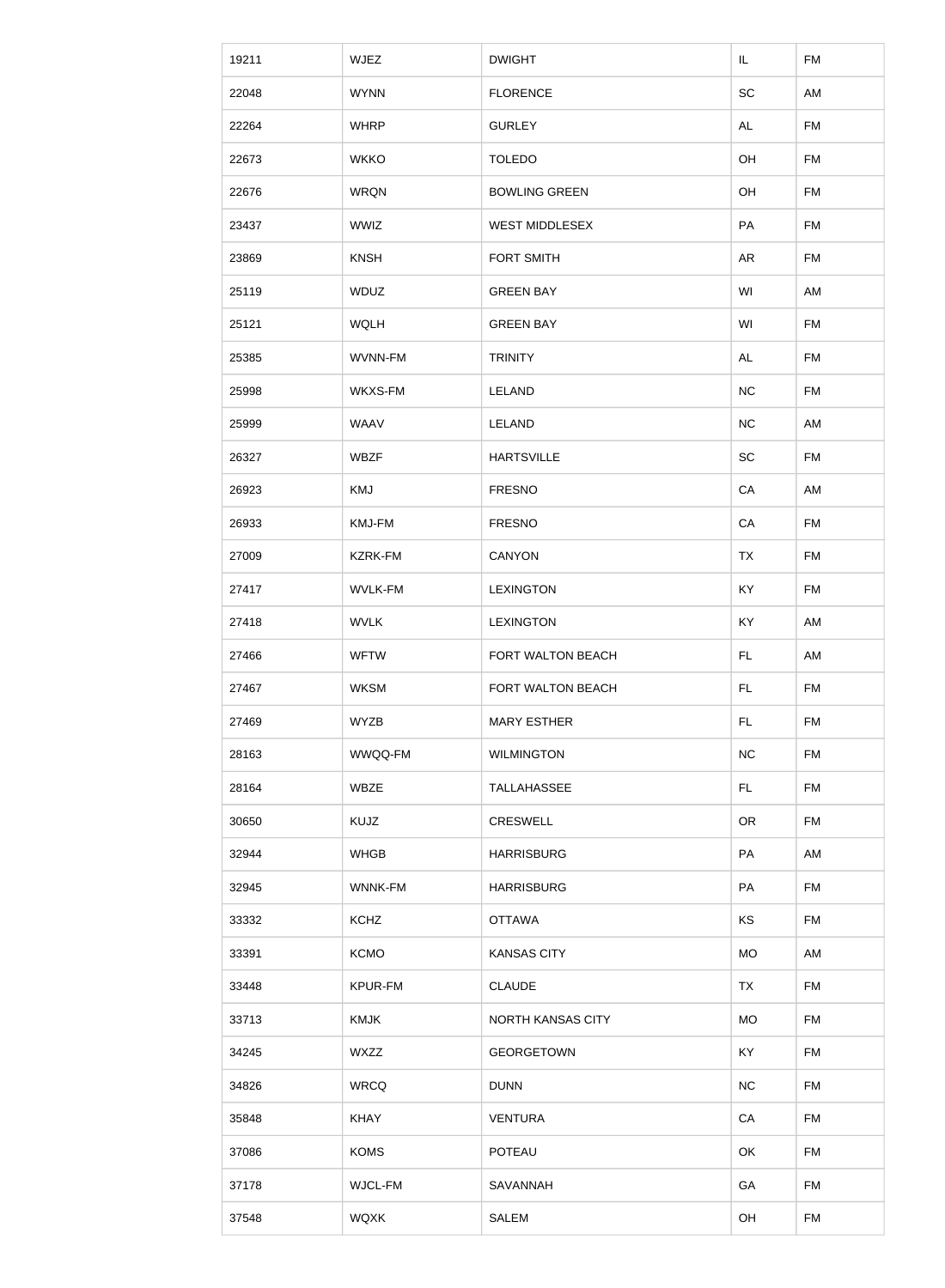| 37818 | WJBC-FM        | <b>PONTIAC</b>        | IL        | <b>FM</b> |
|-------|----------------|-----------------------|-----------|-----------|
| 37827 | KBBQ-FM        | <b>VAN BUREN</b>      | <b>AR</b> | <b>FM</b> |
| 38640 | <b>WWLD</b>    | <b>CAIRO</b>          | GA        | <b>FM</b> |
| 39590 | <b>WUMP</b>    | <b>MADISON</b>        | <b>AL</b> | AM        |
| 39678 | <b>WWCK-FM</b> | <b>FLINT</b>          | MI        | <b>FM</b> |
| 39997 | <b>KWIC</b>    | <b>TOPEKA</b>         | KS        | <b>FM</b> |
| 41080 | WWWW-FM        | <b>ANN ARBOR</b>      | MI        | FM        |
| 41081 | <b>WLBY</b>    | <b>SALINE</b>         | MI        | AM        |
| 41567 | KQIZ-FM        | <b>AMARILLO</b>       | <b>TX</b> | <b>FM</b> |
| 42014 | <b>KMAJ</b>    | <b>TOPEKA</b>         | KS        | AM        |
| 42093 | <b>WPKR</b>    | <b>OMRO</b>           | WI        | <b>FM</b> |
| 46964 | <b>WSYN</b>    | <b>SURFSIDE BEACH</b> | SC        | <b>FM</b> |
| 47116 | <b>WTKA</b>    | <b>ANN ARBOR</b>      | MI        | AM        |
| 48917 | <b>KBED</b>    | NEDERLAND             | <b>TX</b> | AM        |
| 48918 | KQXY-FM        | <b>BEAUMONT</b>       | <b>TX</b> | <b>FM</b> |
| 48987 | <b>WROK</b>    | <b>ROCKFORD</b>       | IL        | AM        |
| 49822 | KZEL-FM        | <b>EUGENE</b>         | <b>OR</b> | <b>FM</b> |
| 50052 | <b>WWWX</b>    | <b>OSHKOSH</b>        | WI        | <b>FM</b> |
| 50053 | <b>WNAM</b>    | NEENAH-MENASHA        | WI        | AM        |
| 50790 | <b>KHXS</b>    | <b>MERKEL</b>         | <b>TX</b> | <b>FM</b> |
| 51420 | <b>WMXT</b>    | <b>PAMPLICO</b>       | SC        | <b>FM</b> |
| 52406 | <b>KIKR</b>    | <b>BEAUMONT</b>       | <b>TX</b> | AM        |
| 52551 | <b>WPEZ</b>    | <b>JEFFERSONVILLE</b> | GA        | <b>FM</b> |
| 53030 | <b>KVMA-FM</b> | <b>SHREVEPORT</b>     | LA        | <b>FM</b> |
| 53194 | <b>KTLT</b>    | <b>ANSON</b>          | <b>TX</b> | <b>FM</b> |
| 54021 | WZCY-FM        | <b>MECHANICSBURG</b>  | PA        | <b>FM</b> |
| 54535 | <b>WNMQ</b>    | <b>COLUMBUS</b>       | <b>MS</b> | <b>FM</b> |
| 54799 | <b>WIXV</b>    | SAVANNAH              | GA        | <b>FM</b> |
| 56716 | <b>WGOK</b>    | <b>MOBILE</b>         | <b>AL</b> | AM        |
| 57628 | <b>WHKR</b>    | <b>ROCKLEDGE</b>      | FL.       | <b>FM</b> |
| 57710 | WMXU           | <b>STARKVILLE</b>     | <b>MS</b> | <b>FM</b> |
| 58740 | <b>KYYI</b>    | <b>BURKBURNETT</b>    | <b>TX</b> | <b>FM</b> |
| 58741 | <b>KLUR</b>    | <b>WICHITA FALLS</b>  | <b>TX</b> | <b>FM</b> |
| 59490 | <b>WDAI</b>    | PAWLEYS ISLAND        | SC        | <b>FM</b> |
| 59536 | WROK-FM        | <b>SEBASTIAN</b>      | FL        | <b>FM</b> |
| 60005 | <b>WPIC</b>    | <b>SHARON</b>         | PA        | AM        |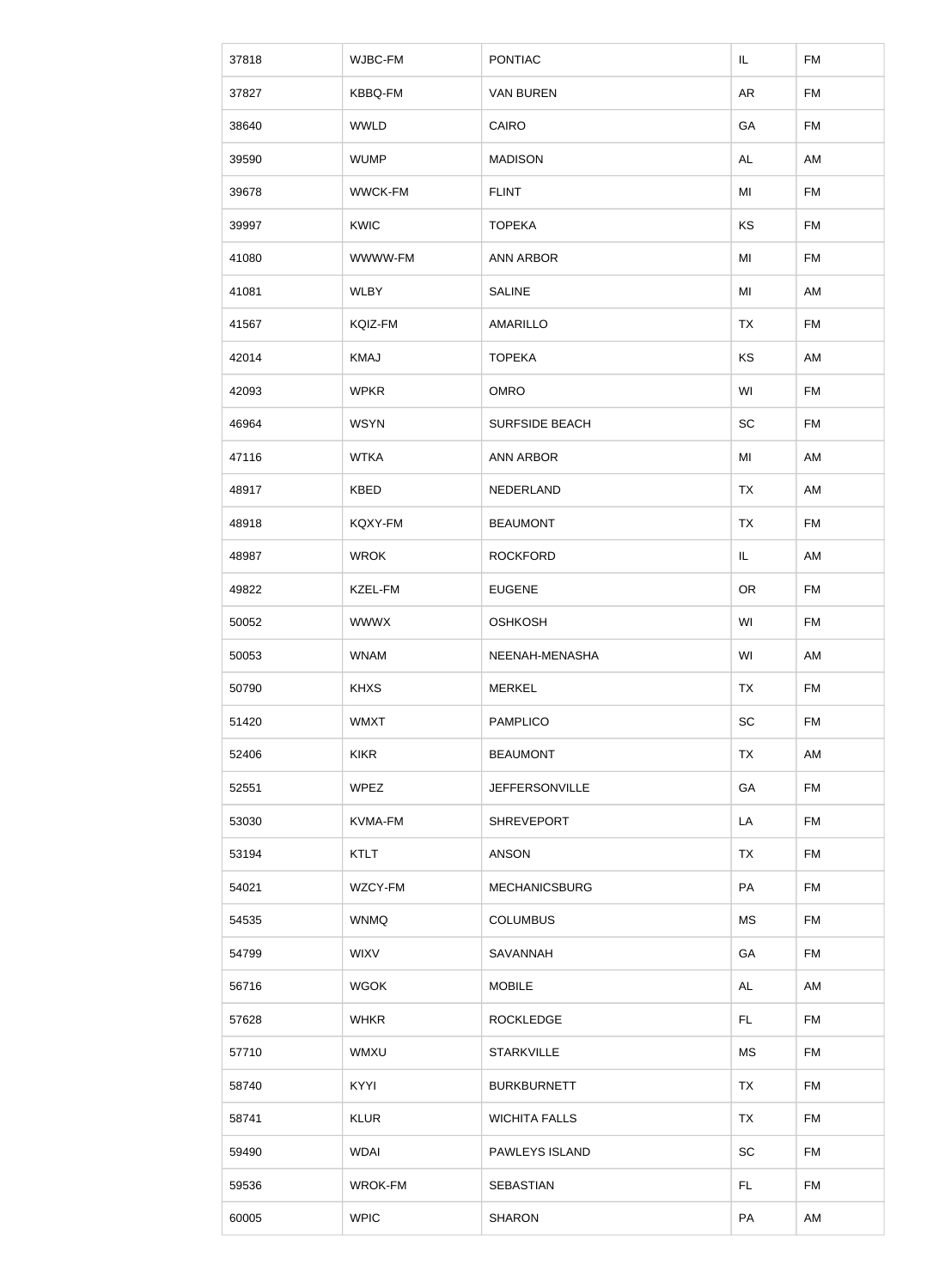| 60006  | <b>WYFM</b>    | <b>SHARON</b>       | PA        | <b>FM</b> |
|--------|----------------|---------------------|-----------|-----------|
| 60034  | KTOP-FM        | ST. MARYS           | KS        | <b>FM</b> |
| 60387  | WAOA-FM        | <b>MELBOURNE</b>    | FL.       | <b>FM</b> |
| 60388  | <b>WLZR</b>    | <b>MELBOURNE</b>    | FL.       | AM        |
| 60731  | <b>KOQL</b>    | <b>ASHLAND</b>      | <b>MO</b> | <b>FM</b> |
| 61987  | <b>KNRQ</b>    | <b>HARRISBURG</b>   | <b>OR</b> | <b>FM</b> |
| 62236  | <b>KTOP</b>    | <b>TOPEKA</b>       | <b>KS</b> | AM        |
| 62237  | <b>KDVV</b>    | <b>TOPEKA</b>       | KS        | <b>FM</b> |
| 63929  | <b>KMJJ-FM</b> | <b>SHREVEPORT</b>   | LA        | <b>FM</b> |
| 64656  | <b>KCDD</b>    | <b>HAMLIN</b>       | <b>TX</b> | <b>FM</b> |
| 66910  | WHHY-FM        | <b>MONTGOMERY</b>   | AL        | <b>FM</b> |
| 67330  | <b>KAOK</b>    | <b>LAKE CHARLES</b> | LA        | AM        |
| 68147  | <b>KLIK</b>    | JEFFERSON CITY      | <b>MO</b> | AM        |
| 68148  | <b>KBBM</b>    | JEFFERSON CITY      | <b>MO</b> | <b>FM</b> |
| 68588  | <b>WBNQ</b>    | <b>BLOOMINGTON</b>  | IL        | <b>FM</b> |
| 69780  | <b>WOSH</b>    | <b>OSHKOSH</b>      | WI        | AM        |
| 69869  | <b>WXKR</b>    | PORT CLINTON        | OH        | <b>FM</b> |
| 70257  | <b>KRMW</b>    | CEDARVILLE          | AR        | <b>FM</b> |
| 70657  | <b>WABD</b>    | <b>MOBILE</b>       | <b>AL</b> | <b>FM</b> |
| 71308  | WCYN-FM        | <b>CYNTHIANA</b>    | KY        | <b>FM</b> |
| 71366  | WEAS-FM        | SPRINGFIELD         | GA        | <b>FM</b> |
| 71702  | <b>KYNG</b>    | SPRINGDALE          | AR        | AM        |
| 72037  | <b>KPUR</b>    | <b>AMARILLO</b>     | <b>TX</b> | AM        |
| 72929  | <b>WCMG</b>    | LATTA               | <b>SC</b> | <b>FM</b> |
| 73256  | WMEZ           | PENSACOLA           | FL.       | <b>FM</b> |
| 74065  | WSM-FM         | <b>NASHVILLE</b>    | <b>TN</b> | <b>FM</b> |
| 78344  | KOLI           | <b>ELECTRA</b>      | TX        | <b>FM</b> |
| 87565  | <b>KCJK</b>    | <b>GARDEN CITY</b>  | MO        | <b>FM</b> |
| 88541  | <b>WMGB</b>    | <b>MONTEZUMA</b>    | GA        | <b>FM</b> |
| 94009  | <b>WRRX</b>    | <b>GULF BREEZE</b>  | FL.       | <b>FM</b> |
| 162262 | <b>KJMO</b>    | <b>LINN</b>         | <b>MO</b> | <b>FM</b> |

| <b>Licensee/Permittee Name</b> | <b>FRN</b> |
|--------------------------------|------------|
| KLIF Lico LLC                  | 0027593573 |

| Fac. ID No. | <b>Call Sign</b> | <b>City</b>   | <b>State</b> | <b>Service</b> |
|-------------|------------------|---------------|--------------|----------------|
| 35061       | <b>KLIF</b>      | <b>DALLAS</b> | TX           | AM             |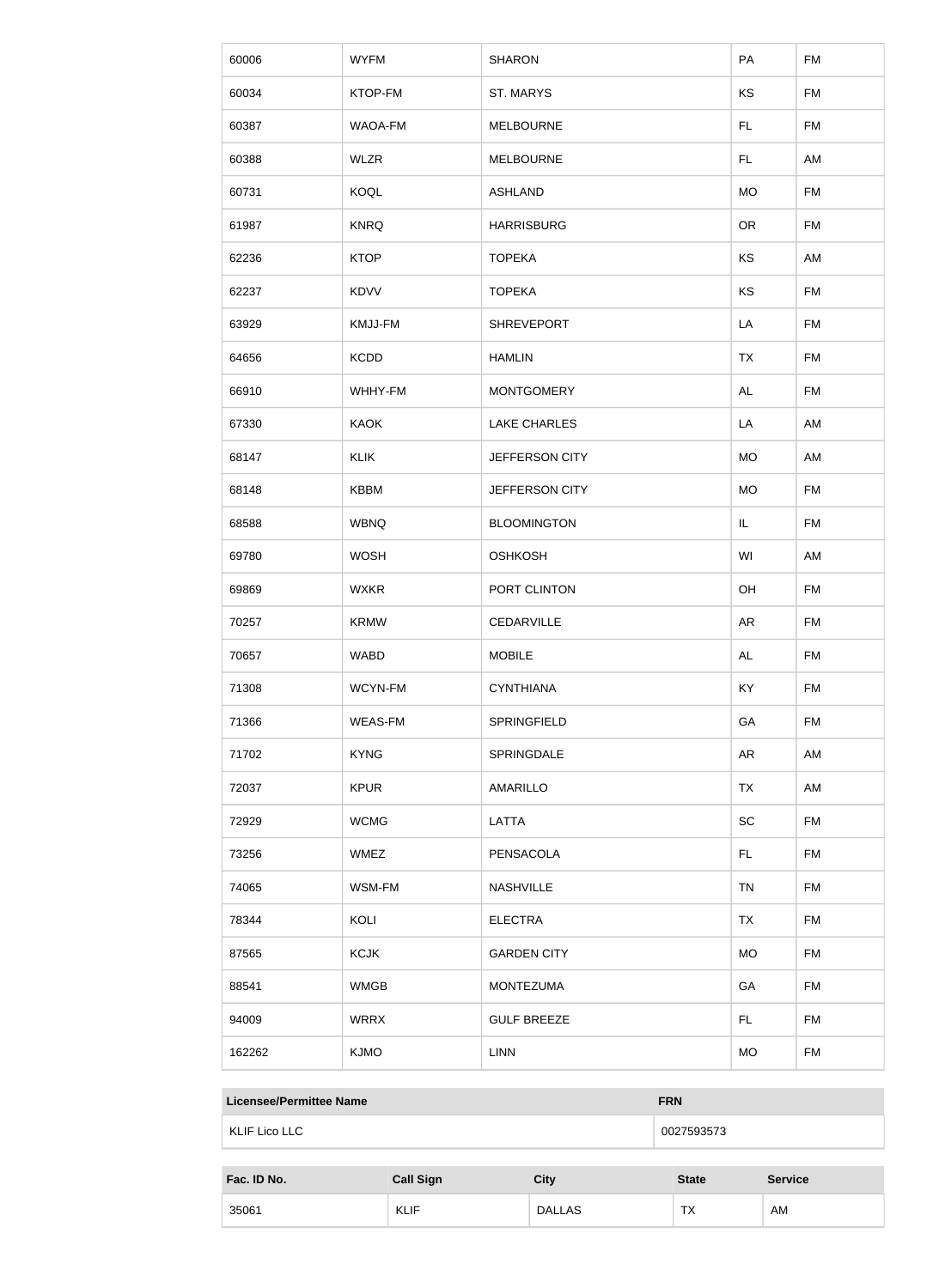| <b>Licensee/Permittee Name</b> |                  | <b>FRN</b>          |            |              |                |
|--------------------------------|------------------|---------------------|------------|--------------|----------------|
| Radio License Holding CBC, LLC |                  |                     | 0019721638 |              |                |
| Fac. ID No.                    | <b>Call Sign</b> | <b>City</b>         |            | <b>State</b> | <b>Service</b> |
| 117                            | <b>WZRH</b>      | LAPLACE             |            | LA           | <b>FM</b>      |
| 133                            | <b>WBSX</b>      | <b>HAZLETON</b>     |            | PA           | <b>FM</b>      |
| 2444                           | <b>KHTB</b>      | <b>OGDEN</b>        |            | UT           | <b>FM</b>      |
| 6545                           | <b>KENZ</b>      | <b>PROVO</b>        |            | UT           | <b>FM</b>      |
| 7075                           | <b>WRBO</b>      | COMO                |            | <b>MS</b>    | <b>FM</b>      |
| 7998                           | WNML-FM          | <b>FRIENDSVILLE</b> |            | <b>TN</b>    | <b>FM</b>      |
| 8798                           | <b>KYIS</b>      | OKLAHOMA CITY       |            | OK           | <b>FM</b>      |
| 10454                          | <b>WXLM</b>      | <b>GROTON</b>       |            | <b>CT</b>    | AM             |
| 11233                          | <b>KESP</b>      | <b>MODESTO</b>      |            | CA           | AM             |
| 11236                          | <b>KKOH</b>      | <b>RENO</b>         |            | <b>NV</b>    | AM             |
| 11238                          | KUBL-FM          | SALT LAKE CITY      |            | UT           | <b>FM</b>      |
| 11239                          | <b>KATM</b>      | <b>MODESTO</b>      |            | ${\sf CA}$   | FM             |
| 11240                          | <b>KHKK</b>      | <b>MODESTO</b>      |            | CA           | <b>FM</b>      |
| 11241                          | <b>KDJK</b>      | <b>MARIPOSA</b>     |            | CA           | <b>FM</b>      |
| 11244                          | <b>KNEV</b>      | <b>RENO</b>         |            | <b>NV</b>    | <b>FM</b>      |
| 11245                          | KBUL-FM          | <b>CARSON CITY</b>  |            | <b>NV</b>    | <b>FM</b>      |
| 11250                          | <b>KOBQ</b>      | ALBUQUERQUE         |            | <b>NM</b>    | FM             |
| 11251                          | <b>KKOB</b>      | ALBUQUERQUE         |            | <b>NM</b>    | AM             |
| 11607                          | KQXL-FM          | <b>NEW ROADS</b>    |            | LA           | <b>FM</b>      |
| 12584                          | <b>KRST</b>      | ALBUQUERQUE         |            | <b>NM</b>    | <b>FM</b>      |
| 13925                          | <b>KIPR</b>      | PINE BLUFF          |            | <b>AR</b>    | FM             |
| 15801                          | <b>KNEK</b>      | <b>WASHINGTON</b>   |            | LA           | AM             |
| 16854                          | <b>KTIK</b>      | <b>NAMPA</b>        |            | ID           | AM             |
| 16890                          | WIVK-FM          | <b>KNOXVILLE</b>    |            | <b>TN</b>    | <b>FM</b>      |
| 16893                          | <b>WGFX</b>      | <b>GALLATIN</b>     |            | <b>TN</b>    | <b>FM</b>      |
| 16896                          | <b>WKDF</b>      | <b>NASHVILLE</b>    |            | <b>TN</b>    | <b>FM</b>      |
| 16897                          | <b>WJOX</b>      | <b>BIRMINGHAM</b>   |            | <b>AL</b>    | AM             |
| 16899                          | <b>WZRR</b>      | <b>BIRMINGHAM</b>   |            | <b>AL</b>    | <b>FM</b>      |
| 16900                          | <b>WAPI</b>      | <b>BIRMINGHAM</b>   |            | <b>AL</b>    | AM             |
| 16901                          | WJOX-FM          | <b>BIRMINGHAM</b>   |            | AL           | <b>FM</b>      |
| 21730                          | <b>WFBE</b>      | <b>FLINT</b>        |            | MI           | <b>FM</b>      |
| 22190                          | <b>KWPN</b>      | <b>MOORE</b>        |            | OK           | AM             |
| 22675                          | <b>WIOG</b>      | <b>BAY CITY</b>     |            | MI           | <b>FM</b>      |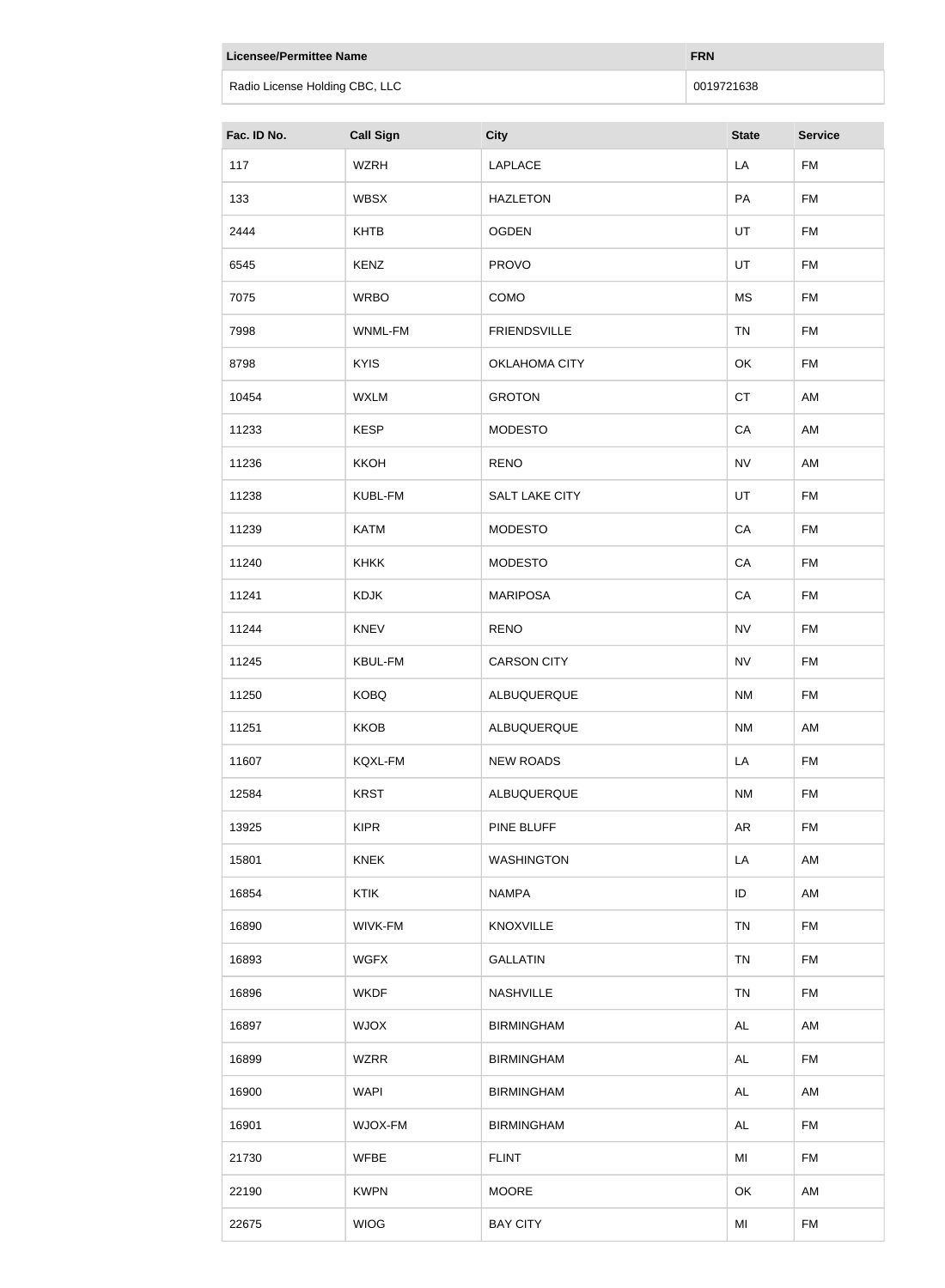| 22882 | <b>KJJY</b>    | <b>WEST DES MOINES</b>  | IA        | <b>FM</b> |
|-------|----------------|-------------------------|-----------|-----------|
| 24150 | <b>KFOG</b>    | <b>LITTLE ROCK</b>      | AR        | AM        |
| 24151 | KARN-FM        | <b>SHERIDAN</b>         | <b>AR</b> | <b>FM</b> |
| 27951 | <b>WRKN</b>    | <b>PICAYUNE</b>         | <b>MS</b> | <b>FM</b> |
| 29513 | <b>WXSM</b>    | <b>BLOUNTVILLE</b>      | <b>TN</b> | AM        |
| 30116 | <b>KWQW</b>    | <b>BOONE</b>            | IA        | <b>FM</b> |
| 33671 | <b>WKIM</b>    | <b>MUNFORD</b>          | <b>TN</b> | <b>FM</b> |
| 35399 | <b>WXMX</b>    | <b>MILLINGTON</b>       | <b>TN</b> | FM        |
| 35684 | <b>KTUC</b>    | <b>TUCSON</b>           | AZ        | AM        |
| 35869 | <b>KVOR</b>    | <b>COLORADO SPRINGS</b> | CO        | AM        |
| 36227 | <b>KRRQ</b>    | LAFAYETTE               | LA        | <b>FM</b> |
| 36997 | <b>WCTO</b>    | <b>EASTON</b>           | PA        | FM        |
| 37200 | <b>WOMG</b>    | <b>LEXINGTON</b>        | SC        | <b>FM</b> |
| 37435 | WWLS-FM        | THE VILLAGE             | OK        | <b>FM</b> |
| 39875 | WLEV           | <b>ALLENTOWN</b>        | PA        | FM        |
| 41057 | <b>KSMB</b>    | LAFAYETTE               | LA        | FM        |
| 41678 | <b>WKLQ</b>    | <b>HOLLAND</b>          | MI        | <b>FM</b> |
| 43521 | <b>WBHD</b>    | <b>OLYPHANT</b>         | PA        | <b>FM</b> |
| 47880 | <b>KLAL</b>    | <b>WRIGHTSVILLE</b>     | AR        | <b>FM</b> |
| 48596 | <b>KKOB-FM</b> | ALBUQUERQUE             | <b>NM</b> | <b>FM</b> |
| 50514 | <b>WNTQ</b>    | <b>SYRACUSE</b>         | <b>NY</b> | <b>FM</b> |
| 50515 | <b>WSKO</b>    | <b>SYRACUSE</b>         | <b>NY</b> | AM        |
| 51211 | <b>KBOI</b>    | <b>BOISE</b>            | ID        | AM        |
| 51212 | <b>KKGL</b>    | <b>NAMPA</b>            | ID        | <b>FM</b> |
| 52528 | <b>KHOP</b>    | <b>OAKDALE</b>          | CA        | <b>FM</b> |
| 53956 | WGOW-FM        | SODDY-DAISY             | <b>TN</b> | <b>FM</b> |
| 53967 | <b>WBBF</b>    | <b>BUFFALO</b>          | <b>NY</b> | AM        |
| 54526 | <b>WGOW</b>    | <b>CHATTANOOGA</b>      | <b>TN</b> | AM        |
| 54527 | <b>WOGT</b>    | <b>EAST RIDGE</b>       | <b>TN</b> | FM        |
| 54689 | <b>WWYY</b>    | <b>BELVIDERE</b>        | <b>NJ</b> | <b>FM</b> |
| 54791 | <b>WTCB</b>    | ORANGEBURG              | SC        | <b>FM</b> |
| 54794 | <b>WLXC</b>    | <b>COLUMBIA</b>         | SC        | <b>FM</b> |
| 55052 | <b>KDRF</b>    | ALBUQUERQUE             | <b>NM</b> | <b>FM</b> |
| 55307 | <b>WIOV</b>    | <b>READING</b>          | PA        | AM        |
| 55308 | WIOV-FM        | <b>EPHRATA</b>          | PA        | <b>FM</b> |
| 56051 | <b>KCUB</b>    | <b>TUCSON</b>           | AZ        | AM        |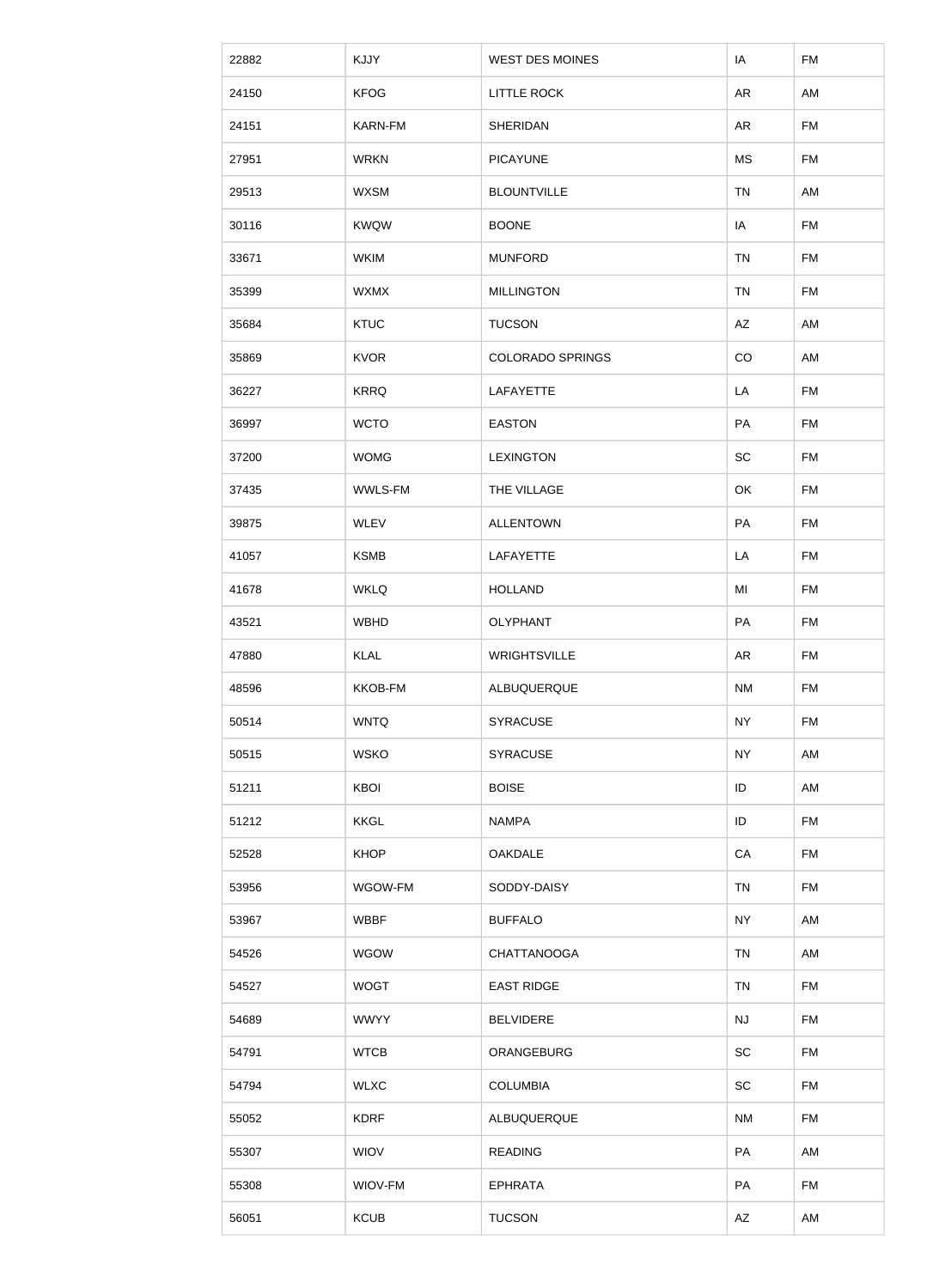| 56052 | KIIM-FM     | <b>TUCSON</b>           | AZ                                                                                                                                                              | <b>FM</b> |
|-------|-------------|-------------------------|-----------------------------------------------------------------------------------------------------------------------------------------------------------------|-----------|
| 56053 | <b>KHYT</b> | <b>TUCSON</b>           | AZ                                                                                                                                                              | <b>FM</b> |
| 56102 | <b>WGRF</b> | <b>BUFFALO</b>          | <b>NY</b>                                                                                                                                                       | FM        |
| 58395 | <b>KKND</b> | PORT SULPHUR            | LA                                                                                                                                                              | <b>FM</b> |
| 58578 | <b>WILZ</b> | SAGINAW                 | MI                                                                                                                                                              | <b>FM</b> |
| 58931 | <b>WEMX</b> | <b>KENTWOOD</b>         | LA                                                                                                                                                              | <b>FM</b> |
| 60133 | <b>WWKI</b> | <b>KOKOMO</b>           | IN                                                                                                                                                              | FM        |
| 60251 | <b>WMOS</b> | <b>STONINGTON</b>       | <b>CT</b>                                                                                                                                                       | <b>FM</b> |
| 60425 | <b>KWIN</b> | <b>LODI</b>             | CA                                                                                                                                                              | <b>FM</b> |
| 60427 | <b>KWNN</b> | <b>TURLOCK</b>          | CA                                                                                                                                                              | <b>FM</b> |
| 60703 | <b>KARN</b> | <b>LITTLE ROCK</b>      | <b>AR</b>                                                                                                                                                       | AM        |
| 61271 | <b>WRQQ</b> | <b>HAMMOND</b>          | LA                                                                                                                                                              | FM        |
| 61278 | <b>WWWZ</b> | <b>SUMMERVILLE</b>      | SC                                                                                                                                                              | <b>FM</b> |
| 61592 | <b>WMGL</b> | <b>RAVENEL</b>          | SC                                                                                                                                                              | <b>FM</b> |
| 62038 | <b>KKPK</b> | <b>COLORADO SPRINGS</b> | CO                                                                                                                                                              | FM        |
| 64838 | <b>WWLI</b> | <b>PROVIDENCE</b>       | R <sub>l</sub>                                                                                                                                                  | FM        |
| 64840 | <b>WPRV</b> | <b>PROVIDENCE</b>       | R <sub>1</sub>                                                                                                                                                  | AM        |
| 64841 | WPRO-FM     | <b>PROVIDENCE</b>       | R <sub>1</sub>                                                                                                                                                  | <b>FM</b> |
| 64842 | <b>WWKL</b> | <b>HERSHEY</b>          | PA                                                                                                                                                              | <b>FM</b> |
| 64843 | <b>WPRO</b> | <b>PROVIDENCE</b>       | R <sub>l</sub>                                                                                                                                                  | AM        |
| 65748 | <b>WQHZ</b> | ERIE                    | PA                                                                                                                                                              | <b>FM</b> |
| 67672 | <b>WJCW</b> | <b>JOHNSON CITY</b>     | <b>TN</b>                                                                                                                                                       | AM        |
| 67816 | <b>KWYL</b> | SOUTH LAKE TAHOE        | CA                                                                                                                                                              | FM        |
| 68608 | <b>KNML</b> | ALBUQUERQUE             | <b>NM</b>                                                                                                                                                       | AM        |
| 68622 | <b>WGLO</b> | <b>PEKIN</b>            | IL                                                                                                                                                              | <b>FM</b> |
| 68623 | <b>WVEL</b> | <b>PEKIN</b>            | IL                                                                                                                                                              | AM        |
| 70880 | <b>WMGS</b> | <b>WILKES-BARRE</b>     | PA                                                                                                                                                              | FM        |
| 70914 | <b>WJQX</b> | <b>HELENA</b>           | <b>AL</b>                                                                                                                                                       | <b>FM</b> |
| 71090 | <b>WHTS</b> | <b>COOPERSVILLE</b>     | MI                                                                                                                                                              | <b>FM</b> |
| 72376 | <b>WTMA</b> | <b>CHARLESTON</b>       | SC                                                                                                                                                              | AM        |
| 72378 | WSSX-FM     | <b>CHARLESTON</b>       | SC                                                                                                                                                              | <b>FM</b> |
| 72892 | <b>WXTA</b> | <b>EDINBORO</b>         | PA                                                                                                                                                              | <b>FM</b> |
| 72924 | WKQZ        | MIDLAND                 | MI                                                                                                                                                              | <b>FM</b> |
| 73994 | <b>WVIB</b> | <b>HOLTON</b>           | $\mathsf{MI}% _{T}=\mathsf{M}_{T}\!\left( a,b\right) ,\ \mathsf{M}_{T}=\mathsf{M}_{T}\!\left( a,b\right) ,\ \mathsf{M}_{T}=\mathsf{M}_{T}\!\left( a,b\right) ,$ | <b>FM</b> |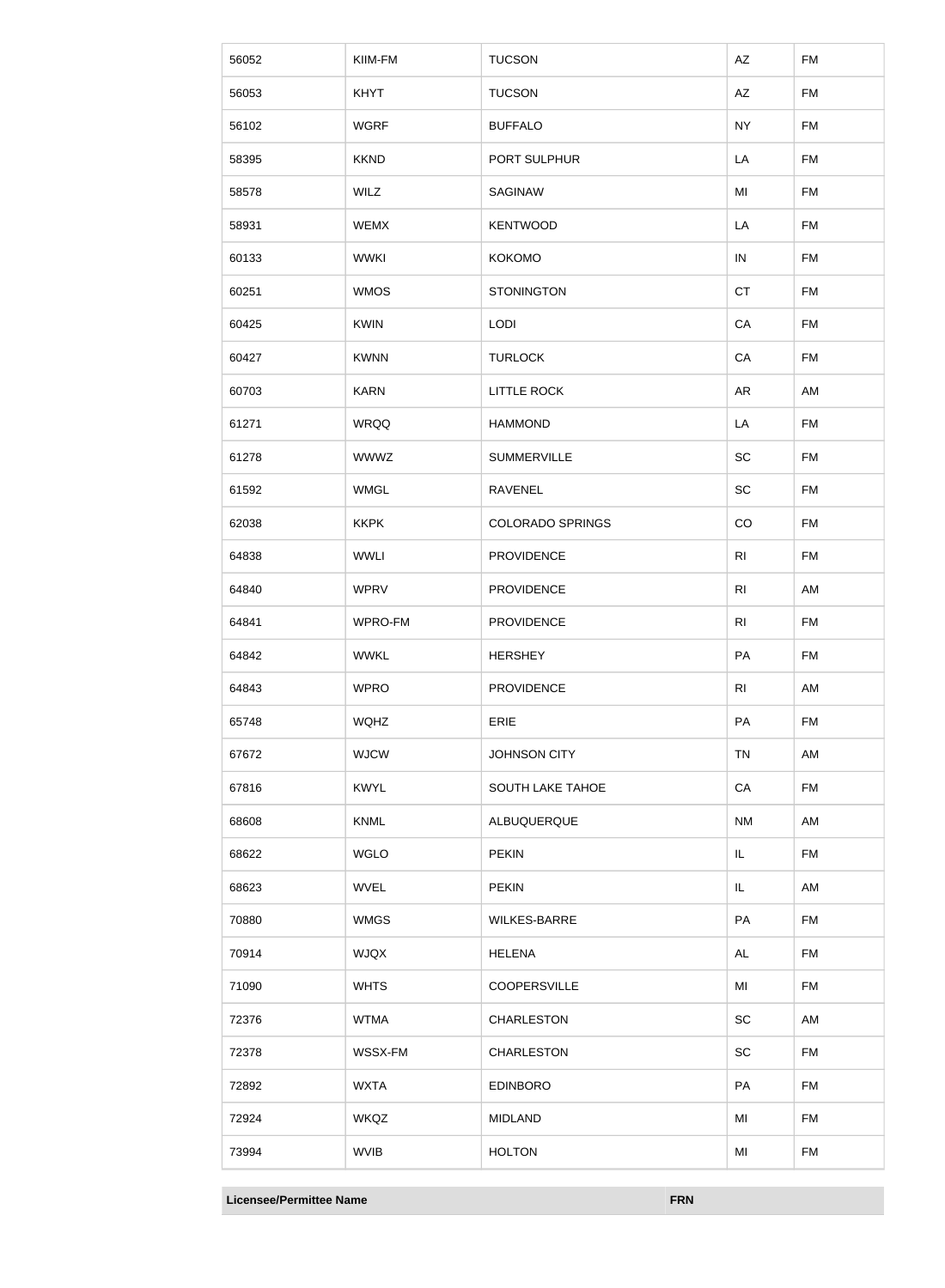| Radio License Holdings LLC<br>0023190655 |                  |                      |              |                |
|------------------------------------------|------------------|----------------------|--------------|----------------|
|                                          |                  |                      |              |                |
| Fac. ID No.                              | <b>Call Sign</b> | <b>City</b>          | <b>State</b> | <b>Service</b> |
| 8626                                     | <b>WJR</b>       | <b>DETROIT</b>       | MI           | AM             |
| 19525                                    | <b>WKQX</b>      | <b>CHICAGO</b>       | IL           | <b>FM</b>      |
| 26468                                    | <b>KTCK-FM</b>   | FLOWER MOUND         | <b>TX</b>    | <b>FM</b>      |
| 33254                                    | <b>KABC</b>      | <b>LOS ANGELES</b>   | ${\sf CA}$   | AM             |
| 34471                                    | KGO              | <b>SAN FRANCISCO</b> | ${\sf CA}$   | AM             |
| 34472                                    | <b>KSFO</b>      | <b>SAN FRANCISCO</b> | CA           | AM             |
| 35505                                    | <b>KQRS-FM</b>   | <b>GOLDEN VALLEY</b> | <b>MN</b>    | <b>FM</b>      |
| 35506                                    | <b>KXXR</b>      | <b>MINNEAPOLIS</b>   | <b>MN</b>    | <b>FM</b>      |
| 54838                                    | <b>WLUP</b>      | <b>CAMBRIDGE</b>     | <b>MN</b>    | <b>FM</b>      |
| 61379                                    | <b>WGVX</b>      | <b>LAKEVILLE</b>     | <b>MN</b>    | <b>FM</b>      |
| 61541                                    | WWWM-FM          | <b>EDEN PRARIE</b>   | <b>MN</b>    | <b>FM</b>      |
| 70037                                    | WMAL-FM          | <b>WOODBRIDGE</b>    | VA           | <b>FM</b>      |
| 71201                                    | <b>KSCS</b>      | FORT WORTH           | <b>TX</b>    | <b>FM</b>      |
| 73161                                    | WKHX-FM          | <b>MARIETTA</b>      | GA           | <b>FM</b>      |
| 73227                                    | <b>WLS</b>       | <b>CHICAGO</b>       | IL           | AM             |
| 73250                                    | <b>WSBN</b>      | <b>WASHINGTON</b>    | DC           | AM             |

## **Section II – Biennial Ownership Information**

#### **1. 47 C.F.R. Section 73.3613 and Other Documents**

Licensee Respondents that hold authorizations for one or more full power television, AM, and/or FM stations should list all contracts and other instruments set forth in 47 C.F.R. Section 73.3613(a) through (c) for the facility or facilities listed on this report. In addition, attributable Local Marketing Agreements (LMAs) and attributable Joint Sales Agreements (JSAs) must be disclosed by the licensee of the brokering station on its ownership report. If the agreement is an attributable LMA, an attributable JSA, or a network affiliation agreement, check the appropriate box. Otherwise, select "Other." Non-Licensee Respondents, as well as Licensee Respondents that only hold authorizations for Class A television and/or low power television stations, should select "Not Applicable" in response to this question.

Not Applicable.

## **2. Ownership Interests**

**(a)** Ownership Interests. This Question requires Respondents to enter detailed information about ownership interests by generating a series of subforms. Answer each question on each subform. The first subform listing should be for the Respondent itself. If the Respondent is not a natural person, also list each of the officers, directors, stockholders, non-insulated partners, non-insulated members, and any other persons or entities with a direct attributable interest in the Respondent pursuant to the standards set forth in 47 C.F.R. Section 73.3555. (A "direct" interest is one that is not held through any intervening companies or entities.) List each interest holder with a direct attributable interest in the Respondent separately.

Leave the percentage of total assets (Equity Debt Plus) field blank for an interest holder unless that interest holder has an attributable interest in the Respondent solely on the basis of the Commission's Equity Debt Plus attribution standard, 47 C.F.R. Section 73.3555, Note 2(i).

In the case of vertical or indirect ownership structures, list only those interests in the Respondent that also represent an attributable interest in the Licensee(s) for which the report is being submitted.

Entities that are part of an organizational structure that includes holding companies or other forms of indirect ownership must file separate ownership reports. In such a structure do not report, or file a separate report for, any interest holder that does not have an attributable interest in the Licensee(s) for which the report is being submitted.

Please see the Instructions for further detail concerning interests that must be reported in response to this question.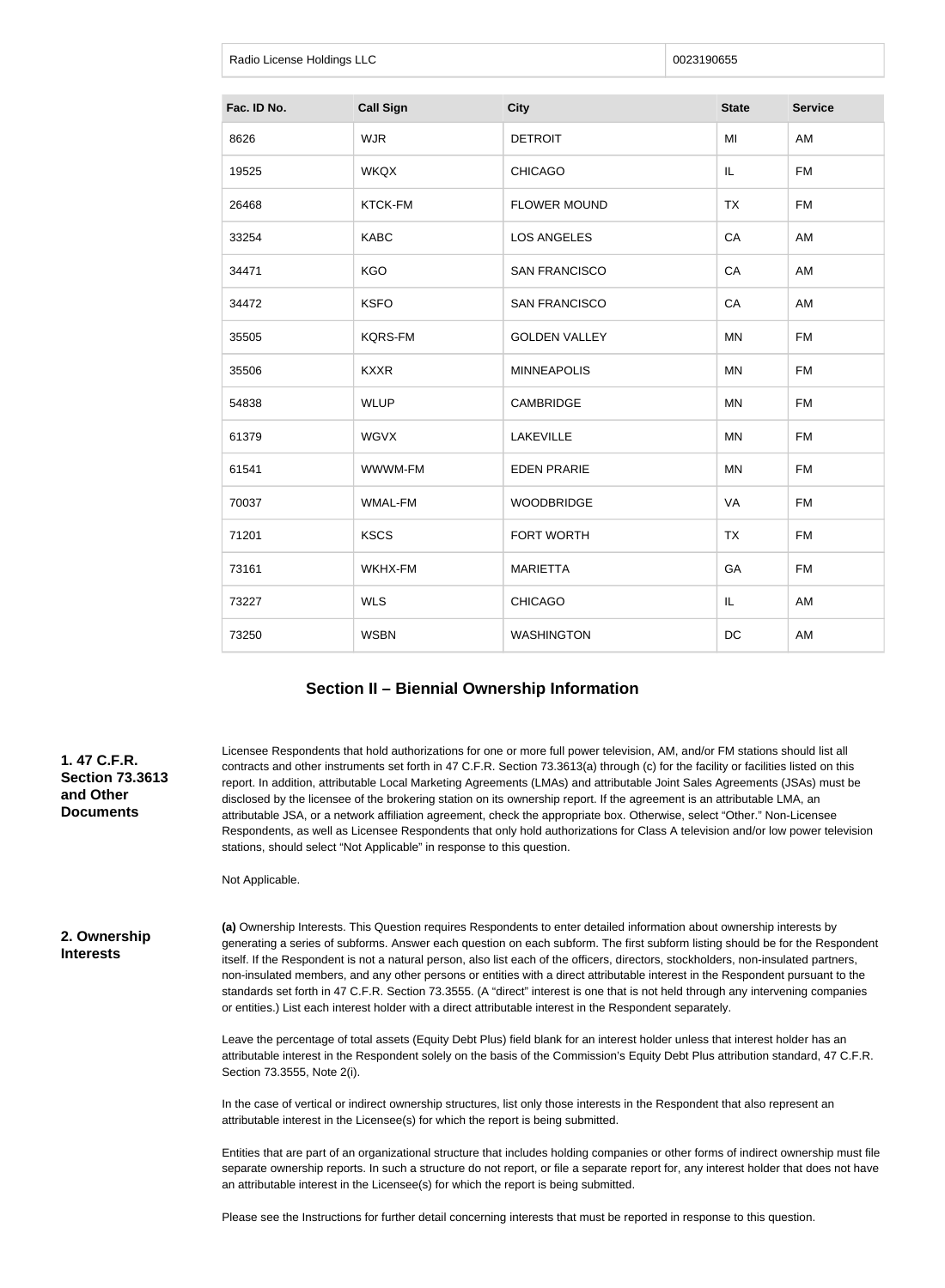The Respondent must provide an FCC Registration Number for each interest holder reported in response to this question. Please see the Instructions for detailed information and guidance concerning this requirement.

| <b>Ownership Information</b>                                                                                                     |                                                         |                      |                            |  |
|----------------------------------------------------------------------------------------------------------------------------------|---------------------------------------------------------|----------------------|----------------------------|--|
| <b>FRN</b>                                                                                                                       | 0027643063                                              |                      |                            |  |
| <b>Entity Name</b>                                                                                                               | SP Signal, LLC                                          |                      |                            |  |
| <b>Address</b>                                                                                                                   | PO Box                                                  |                      |                            |  |
|                                                                                                                                  | <b>Street 1</b>                                         | Two Greenwich Plaza  |                            |  |
|                                                                                                                                  | <b>Street 2</b>                                         |                      |                            |  |
|                                                                                                                                  | <b>City</b>                                             | Greenwich            |                            |  |
|                                                                                                                                  | State ("NA" if non-U.S.<br>address)                     | <b>CT</b><br>06830   |                            |  |
|                                                                                                                                  | <b>Zip/Postal Code</b>                                  |                      |                            |  |
|                                                                                                                                  | Country (if non-U.S.<br>address)                        | <b>United States</b> |                            |  |
| <b>Listing Type</b>                                                                                                              | Respondent                                              |                      |                            |  |
| <b>Positional Interests</b><br>(check all that apply)                                                                            | Respondent                                              |                      |                            |  |
| <b>Tribal Nation or Tribal</b><br><b>Entity</b>                                                                                  | Interest holder is not a Tribal nation or Tribal entity |                      |                            |  |
| <b>Interest Percentages</b><br>(enter percentage values                                                                          | Voting                                                  | 0.0%                 | <b>Jointly Held?</b><br>No |  |
| from 0.0 to 100.0)                                                                                                               | <b>Equity</b>                                           | 0.0%                 |                            |  |
|                                                                                                                                  | <b>Total assets (Equity Debt</b><br>Plus)               | 0.0%                 |                            |  |
| Does interest holder have an attributable interest in one or more broadcast stations<br>No<br>that do not appear on this report? |                                                         |                      |                            |  |

#### **Ownership Information**

| <b>FRN</b>                                            | 0027643071                          |                      |
|-------------------------------------------------------|-------------------------------------|----------------------|
| <b>Entity Name</b>                                    | SP Signal Manager, LLC              |                      |
| <b>Address</b>                                        | PO Box                              |                      |
|                                                       | Street 1                            | Two Greenwich Plaza  |
|                                                       | <b>Street 2</b>                     |                      |
|                                                       | <b>City</b>                         | Greenwich            |
|                                                       | State ("NA" if non-U.S.<br>address) | <b>CT</b>            |
|                                                       | <b>Zip/Postal Code</b>              | 06830                |
|                                                       | Country (if non-U.S.<br>address)    | <b>United States</b> |
| <b>Listing Type</b>                                   | Other Interest Holder               |                      |
| <b>Positional Interests</b><br>(check all that apply) | LC/LLC/PLLC Member                  |                      |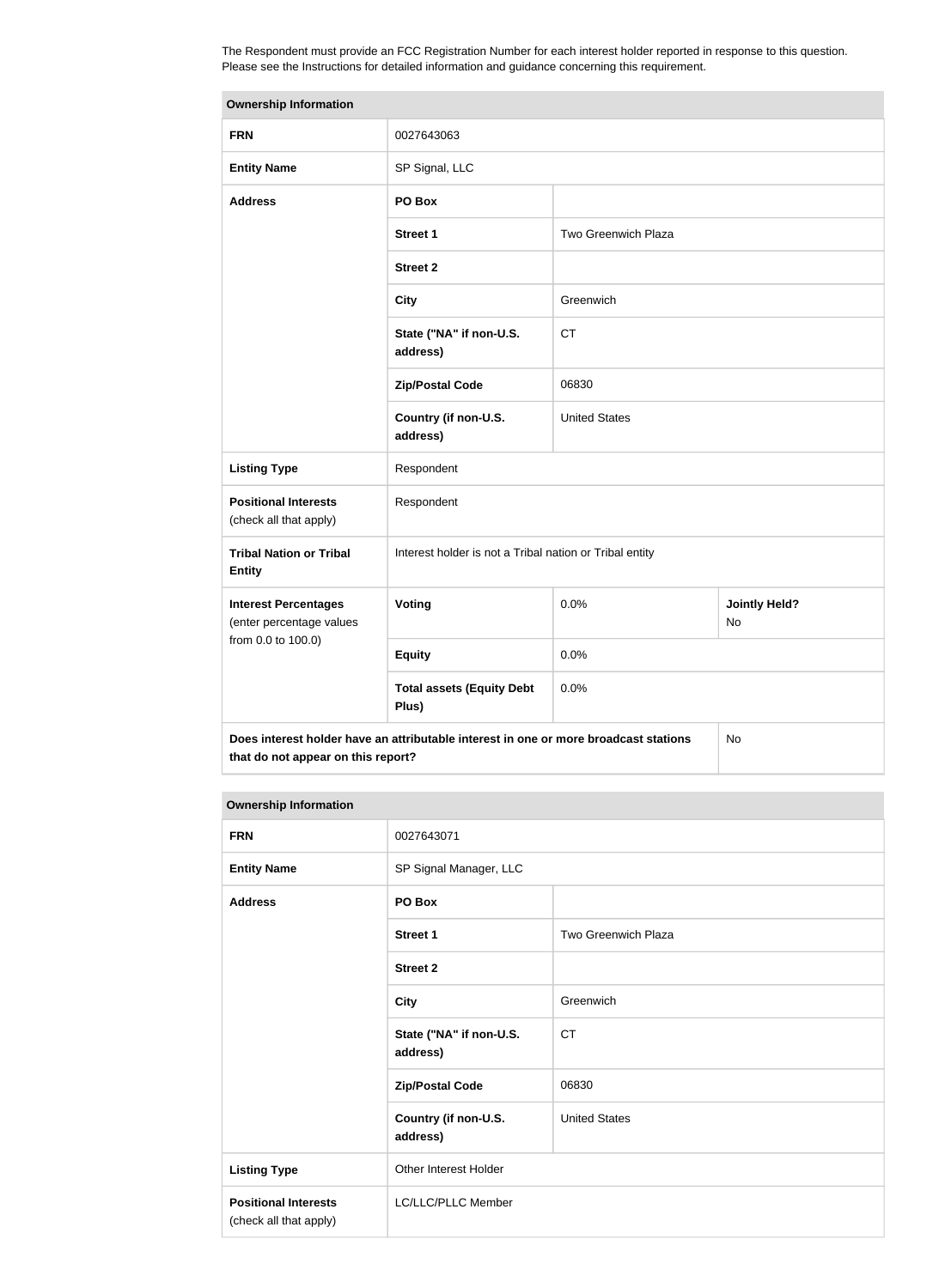| <b>Tribal Nation or Tribal</b><br><b>Entity</b>                                                                                                                                                                                                                                                                                     | Interest holder is not a Tribal nation or Tribal entity                                                                                                                                                                                                                                                                                                                                                                                                                                                |           |                            |
|-------------------------------------------------------------------------------------------------------------------------------------------------------------------------------------------------------------------------------------------------------------------------------------------------------------------------------------|--------------------------------------------------------------------------------------------------------------------------------------------------------------------------------------------------------------------------------------------------------------------------------------------------------------------------------------------------------------------------------------------------------------------------------------------------------------------------------------------------------|-----------|----------------------------|
| <b>Interest Percentages</b><br>(enter percentage values                                                                                                                                                                                                                                                                             | Voting                                                                                                                                                                                                                                                                                                                                                                                                                                                                                                 | 100.0%    | <b>Jointly Held?</b><br>No |
| from 0.0 to 100.0)                                                                                                                                                                                                                                                                                                                  | <b>Equity</b>                                                                                                                                                                                                                                                                                                                                                                                                                                                                                          | 100.0%    |                            |
|                                                                                                                                                                                                                                                                                                                                     | <b>Total assets (Equity Debt</b><br>Plus)                                                                                                                                                                                                                                                                                                                                                                                                                                                              | 0.0%      |                            |
| that do not appear on this report?                                                                                                                                                                                                                                                                                                  | Does interest holder have an attributable interest in one or more broadcast stations                                                                                                                                                                                                                                                                                                                                                                                                                   |           | No                         |
| If "No," submit as an exhibit an explanation.                                                                                                                                                                                                                                                                                       | (b) Respondent certifies that any interests, including equity, financial, or voting<br>interests, not reported in this filing are non-attributable.                                                                                                                                                                                                                                                                                                                                                    |           | Yes                        |
| filed, as defined in 47 C.F.R. Section 73.3555?<br>EITHER the subform OR the spreadsheet option below.<br>submit should use the spreadsheet option.<br>Spreadsheet format with the appropriate structure that is<br>use the spreadsheet option to complete this question<br>(including templates to start with), please Click Here. | (c) Does the Respondent or any reported interest holder<br>hold an attributable interest in any newspaper entities in<br>the same market as any station for which this report is<br>If "Yes," provide information describing the interest(s), using<br>Respondents with a large number (50 or more) of entries to<br>NOTE: Spreadsheets must be submitted in a special XML<br>specified in the documentation. For instructions on how to<br>If using the subform, leave the percentage of total assets | <b>No</b> |                            |
| that interest holder has an attributable interest in the<br>Equity Debt Plus attribution standard, 47 C.F.R. Section<br>for an interest holder unless that interest holder has an<br>attributable interest in the newspaper entity solely on the<br>basis of the Commission's Equity Debt Plus attribution<br>standard.             | (Equity Debt Plus) field blank for an interest holder unless<br>newspaper entity solely on the basis of the Commission's<br>73.3555, Note 2(i). If using an XML Spreadsheet, enter "NA"<br>into the percentage of total assets (Equity Debt Plus) field                                                                                                                                                                                                                                                |           |                            |
| for each interest holder reported in response to this<br>and guidance concerning this requirement.                                                                                                                                                                                                                                  | The Respondent must provide an FCC Registration Number<br>question. Please see the Instructions for detailed information                                                                                                                                                                                                                                                                                                                                                                               |           |                            |

**(d) Are any of the individuals listed as an attributable interest holder in the Respondent married to each other or related to each other as parentchild or as siblings?** No

If "Yes," provide the following information for each such the relationship.